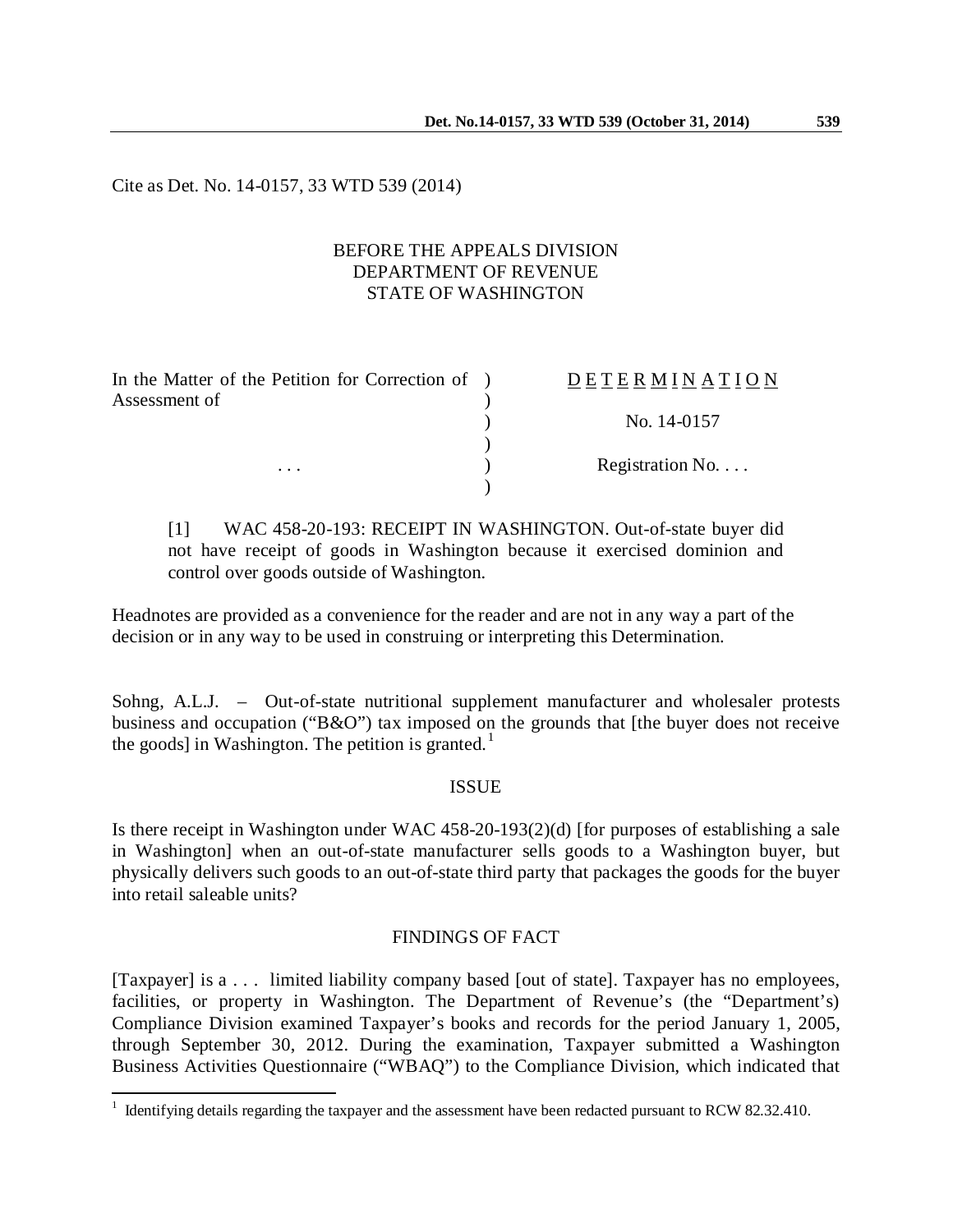it earned over \$18 million in revenue from Washington sales and that a sales representative visited Washington once a year to "present new products and discuss forecasts on existing products." The WBAQ also stated that Taxpayer delivered products into Washington by common carrier. The Compliance Division also stated that in a field visit to a local [nutritional supplement retail] store inquiring about [the product], the "Sales Clerk advised that representatives [of Taxpayer] come into the state to conduct semi-annual training on most products sold at [the store]."[2](#page-1-0) On December 12, 2012, the Compliance Division issued the following assessments against Taxpayer:

| <b>Tax Period</b>     | Jan. 1, $2005 - Dec. 31, 2007$ | Jan. 1, $2008 -$ Sept. 30, $2012$ | Total         |
|-----------------------|--------------------------------|-----------------------------------|---------------|
| <b>Assessment No.</b> | $\cdots$                       | $\cdots$                          |               |
| Tax <sup>3</sup>      | J                              | ۰υ.                               | $\mathcal{P}$ |
| <b>Penalties</b>      | $\cdots$                       | $\cdots$                          | $\cdots$      |
| <b>Interest</b>       | $\cdots$                       | $\cdots$                          | $\cdots$      |
| <b>Total</b>          | ٠                              |                                   | .             |

Taxpayer is a contract manufacturer and wholesaler of vitamins, nutritional supplements, and energy drinks. Taxpayer operates its sole manufacturing plant [out of state]. Taxpayer states that as a contract manufacturer, it does not have any proprietary rights to the goods it manufactures; rather, Taxpayer claims that the parties that engaged Taxpayer for its manufacturing services have all ownership rights over the products. The product at issue in this appeal is an energy drink  $\ldots$  (the "Beverage").<sup>[4](#page-1-2)</sup>

. . . ("Buyer") is located in . . . Washington, and owns the proprietary rights to the Beverage. Buyer sells the Beverage to retailers in Washington, . . . (the "Retailers").<sup>[5](#page-1-3)</sup> The Retailers pay Buyer directly for these purchases. Buyer does not itself manufacture the Beverage that the Retailers have purchased; it hires Taxpayer to manufacture it in bulk quantities at its plant [out of state]. Taxpayer states that there is no written manufacturing contract between itself and Buyer and that their relationship is governed only by purchase orders between Taxpayer and Buyer. A typical purchase order between Buyer and Taxpayer provides as follows:

 $\overline{a}$ 

<span id="page-1-1"></span><span id="page-1-0"></span><sup>&</sup>lt;sup>2</sup> Response to Taxpayer's Appeal Petition at 1 (May 23, 2013).<br><sup>3</sup> The tax assessed consists of wholesaling business and occupation ("B&O") tax and litter tax.

<span id="page-1-2"></span> $3$ <sup>4</sup> Tax payer's appeal petition initially contested the portion of the assessment attributable to sales of a weight loss aid . . . Taxpayer also contested nexus in its appeal petition. However, Taxpayer has conceded the tax due on sales of [the weight loss aid]; therefore we will not consider it and assume that Taxpayer agrees that it has nexus in Washington. In general, nexus for one sale is nexus for all sales. *See* Det. No. 87-69, 2 WTD 347 (1987); Det. No.

<span id="page-1-3"></span><sup>94-209, 15</sup> WTD 96 (1996).<br><sup>5</sup> Taxpayer was unable to provide purchase orders or contracts between Buyer and the Retailers.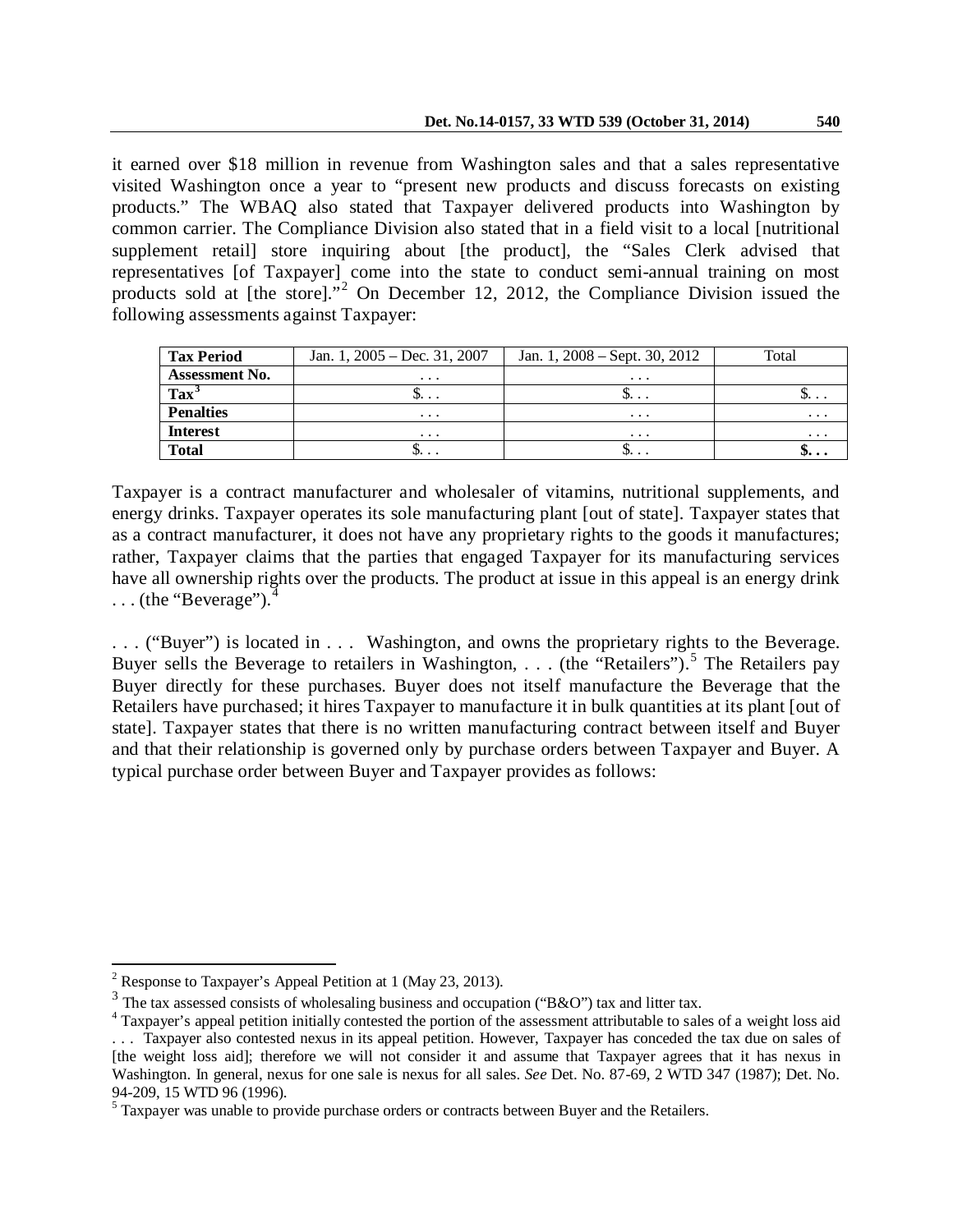| <sup>S</sup><br>L<br>D | [Buyer]                 | Н<br>$\bf{l}$<br>P | [Buyer] |
|------------------------|-------------------------|--------------------|---------|
| Т<br>$\Omega$          | Customer number: 100703 |                    |         |

| <b>CUSTOMER ORDER NO.</b> | <b>SALESPERSON</b> | <b>SHIP DATE</b> | <b>BULK PRICE</b> | <b>ORDER DATE</b> |
|---------------------------|--------------------|------------------|-------------------|-------------------|
| 910-2                     | 1000               | 6/25/2010        |                   | 5/20/2010         |

| <b>QUANTITY</b> | <b>ITEM NO.</b> | <b>DESCRIPTION</b>                                                                                                               | PRICE    |
|-----------------|-----------------|----------------------------------------------------------------------------------------------------------------------------------|----------|
|                 |                 |                                                                                                                                  |          |
| 7920            | $\cdots$        | [Beverage] Combo Economy Box 30's Kit                                                                                            | .        |
|                 |                 | per 1 ea                                                                                                                         |          |
|                 |                 | Ship via [Buyer] Acct # 602452 (Special bulk packaging<br>instructions: all bulk powder orders to be packed in 100 kg<br>drums.) |          |
|                 |                 |                                                                                                                                  |          |
|                 |                 | <b>Total Amount</b>                                                                                                              | $\cdots$ |
|                 |                 |                                                                                                                                  |          |

The purchase orders instruct Taxpayer to manufacture the Beverage in bulk quantities in 100 kilogram drums. The purchase orders do not contain any other information. After manufacturing is complete, Taxpayer delivers the bulk product (contained in large drums) to . . . ("Packager"), an unrelated fulfillment center located [out of state]. There is no evidence that Packager has facilities in Washington. Before Taxpayer delivers the product to Packager, a representative from Buyer sends an email to Taxpayer that authorizes Taxpayer to release the Beverage to Packager and instructs Taxpayer as to how much of the Beverage to deliver to Packager. For example, on April 22, 2010, ..., Buyer's Operations Manager, wrote to ..., Taxpayer's Senior Vice President of Business Development, the following email:

This is to authorize the release of [the Beverage].

To: Packager Po: 647 No: 9270 combo boxes (MVM releases) No: 600 orange boxes No: 600 grape boxes No: 120 pink boxes

After Taxpayer delivers the Beverage to Packager, Packager removes it from the large drums and repackages it into smaller, saleable units. Buyer pays Packager a "finishing" fee for these repackaging and assembly services. Taxpayer states that it does not have a written contract with Packager and that its role in the transaction and responsibility to Buyer ends upon delivery of the bulk Beverage to Packager [out of state]. Taxpayer has no further involvement with any aspect of the Beverage after delivery to Packager. Taxpayer's understanding is that Packager receives further packaging instructions directly from Buyer. Taxpayer states that it does not have access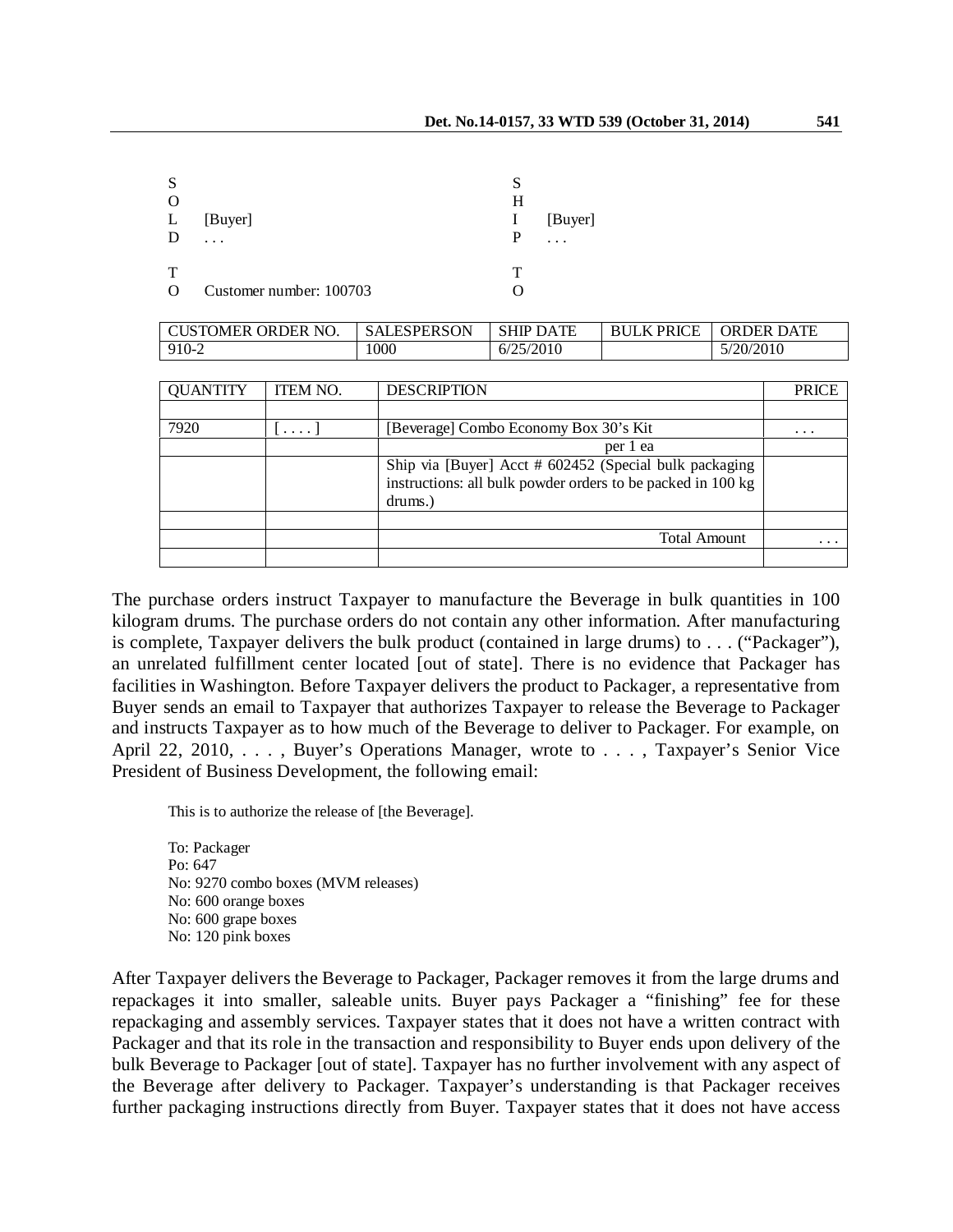to any written contracts between Buyer and Packager. Buyer arranges and pays for the shipping of the finished goods from Packager [out of state] to the Retailers in Washington via common carrier, as evidenced by straight bills of lading.

Based on Taxpayer's responses on the WBAQ, the Compliance Division concluded that there was receipt in Washington and that Taxpayer had nexus in Washington. Taxpayer, on the other hand, claims that there is no delivery or receipt in Washington.

# ANALYSIS

Washington imposes a B&O tax "for the act or privilege of engaging in business" in this state. RCW 82.04.220. The B&O tax is "extensive and is intended to impose . . . tax upon virtually all business activities carried on in the State." *Analytical Methods, Inc. v. Dep't of Revenue*, 84 Wn. App. 236, 241, 928 P.2d 1123 (1996) (quoting *Palmer v. Dep't of Revenue*, 82 Wn. App. 367, 371, 917 P.2d 1120 (1996)). "Business" is defined broadly to include "all activities engaged in with the object of gain, benefit, or advantage to the taxpayer or to another person or class, directly or indirectly." RCW 82.04.140. Notwithstanding the broad definition of "business" in RCW 82.04.140 that essentially includes all business activities that benefit a taxpayer, a state cannot tax transactions that do not have sufficient connection or "nexus" with the state. *See Complete Auto Transit v. Brady*, 430 U.S. 274 (1977); *Tyler Pipe Indus., Inc. v. Washington Dep't of Revenue*, 483 U.S. 232 (1987); *Quill Corp. v. North Dakota*, 504 U.S. 298 (1992); Det. No. 05-0376, 26 WTD 40 (2007).

With respect to the time and place of sale generally, WAC 458-20-103 ("Rule 103") provides, "a sale takes place in this state when the goods sold are delivered to the buyer in this state, irrespective of whether title to the goods passes to the buyer at a point within or without this state." WAC 458-20-193 ("Rule 193") further explains when the Department may tax the sale of goods into this state. Rule 193 provides:

Washington does not assert B&O tax on sales of goods which originate outside this state unless the goods are received by the purchaser in this state and the seller has nexus. There must be both the receipt of the goods in Washington by the purchaser and the seller must have nexus for the B&O tax to apply to a particular sale. The B&O tax will not apply if one of these elements is missing.

Rule 193(7) (emphasis added). Thus, Washington may only impose B&O tax on sales of the Beverage if Buyer receives the goods in Washington and Taxpayer has nexus in Washington. *Id.* 

Rule 193 defines the term "delivery," "receipt," and "agent" as follows:

(c) "Delivery" means the act of transferring possession of tangible personal property. It includes among others the transfer of goods from consignor to freight forwarder or forhire carrier, from freight forwarder to for-hire carrier, one for-hire carrier to another, or for-hire carrier to consignee.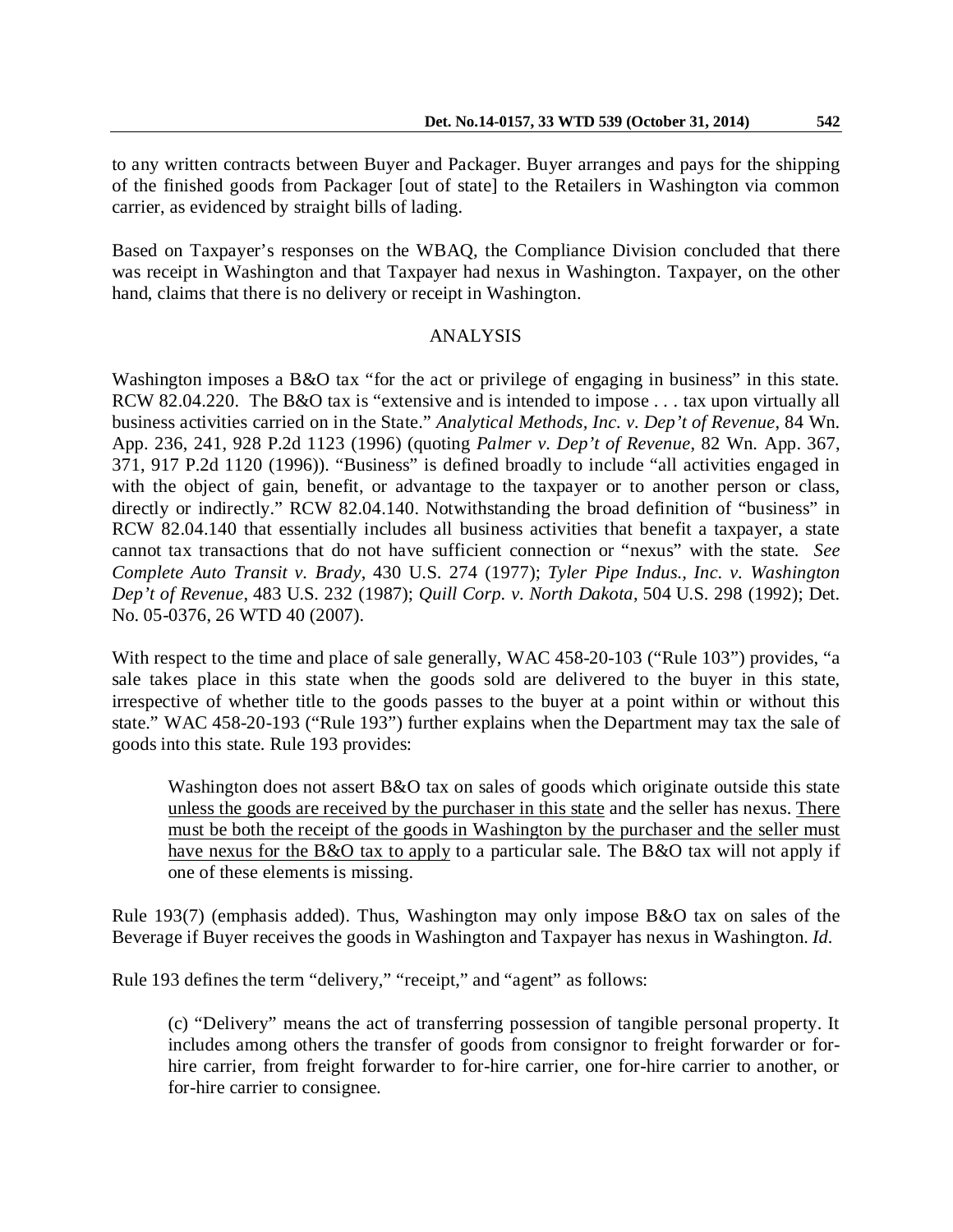(d) "Receipt" or "received" means the purchaser or its agent first either taking physical possession of the goods or having dominion and control over them.

(e) "Agent" means a person authorized to receive goods with the power to inspect and accept or reject them.

Rule 193(2)(c)-(e). The issue here is whether there is "receipt" in Washington under Rule 193(2)(d). The definition of "receipt" in Rule 193(2)(d) involves either the physical possession of property or dominion and control over it. [Thus], the Rule covers both actual possession and constructive possession. "Actual possession means that the goods are in the personal custody of the person charged with [the crime of] possession; whereas, constructive possession means that the goods are not in actual, physical possession, but that the person charged with [the crime of] possession has dominion and control over the goods." *State v. Callahan*, 77 Wn.2d 27, 29, 459 P.2d 400 (1969) (citing *State v. Walcott*, 72 Wn.2d 959, 435 P.2d 994 (1967)). Although the cases cited above involve the application of law to the crime of possession, they are nonetheless instructive with respect to how constructive possession works in this context.

Black's Law Dictionary contains the following definitions, which are relevant here:

**Constructive possession**. A person has constructive possession of property if he has power to control and intent to control such item. Exists where one does not have physical custody or possession, but is in a position to exercise dominion or control over a thing.

**Control,** *n.* Power or authority to manage, direct, superintend, restrict, regulate, govern, administer, or oversee. The ability to exercise a restraining or directing influence over something.

**Dominion**. Perfect control in right of ownership. . . . In the civil law, with reference to the title to property which is transferred by a sale of it, dominion is said to be either "proximate" or "remote," the former being the kind of title vesting in the purchaser when he has acquired both the ownership and the possession of the article, the latter describing the nature of his title when he has legitimately acquired ownership of the property but there has been no delivery.

BLACK'S LAW DICTIONARY 217, 229, 338 (6<sup>th</sup> ed. 1991).

In addition, Washington law defines "constructive possession" in other contexts. With respect to sales by an agent or bailee, it is defined as "possession of the power to pass title to tangible personal property." WAC 458-20-159. And for purposes of the hazardous substance tax, "constructive possession" means that "the person with control does not have physical possession." RCW 82.21.020(3). "Control" refers to "the power to sell or use" the taxable product or "to authorize the sale or use by another." *Id*.

Buyer clearly did not take physical possession of the Beverage [out of state]. So we must examine whether Buyer had constructive possession by exercising dominion and control over the